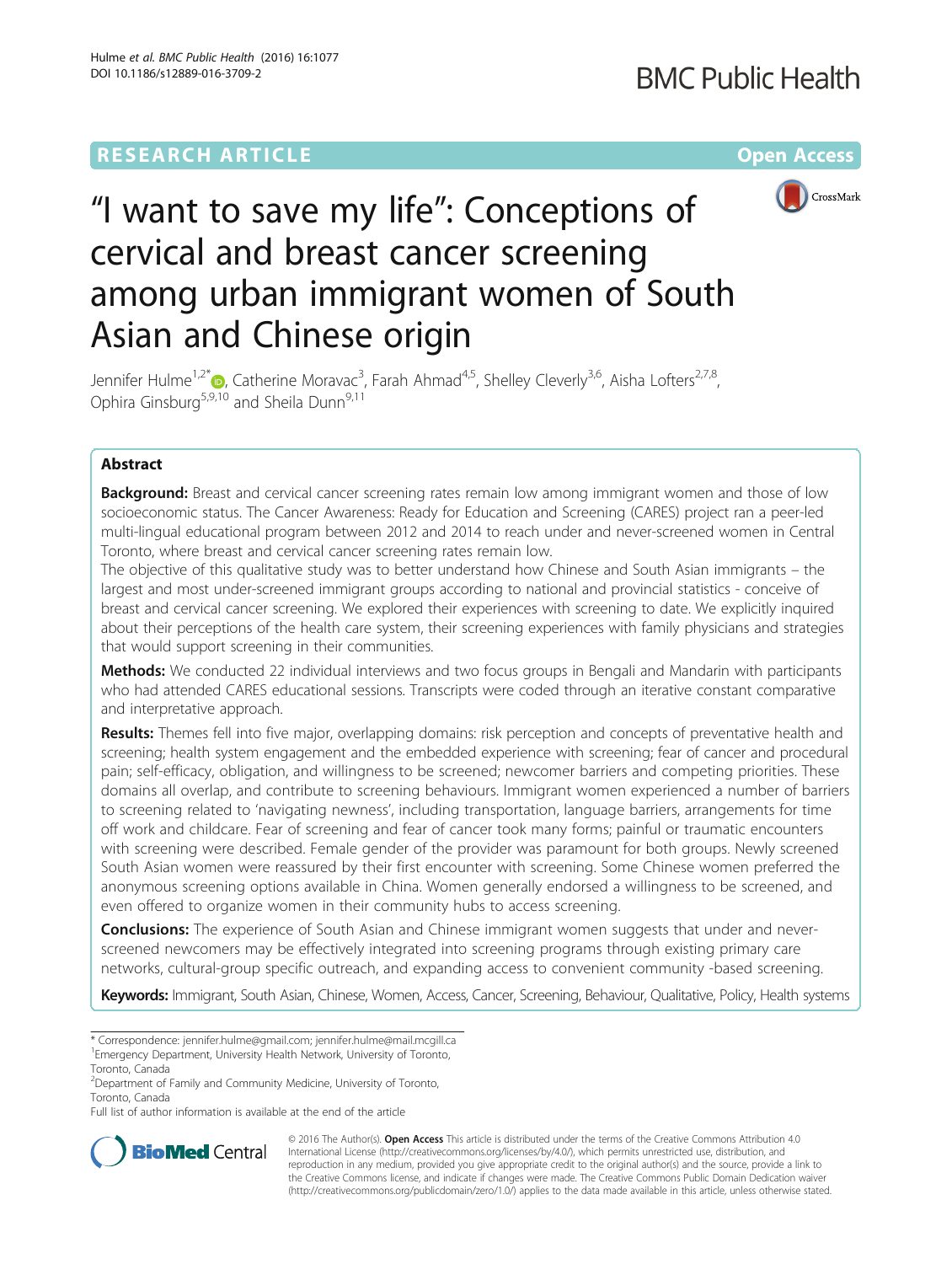## Background

Despite well-established, organized cancer screening programs ([Appendix 1](#page-10-0)) [[1\]](#page-10-0), new immigrants to Canada continue to be under screened for breast and cervical cancer [[2](#page-10-0)–[10](#page-11-0)]. The province of Ontario is home to the highest proportion of new Canadian immigrants and in Toronto, Ontario's largest city, foreign-born Canadians make up 46.0 % of the population [\[11\]](#page-11-0). Only half (53.1 %) of urban immigrant women in Ontario were screened for cervical cancer between 2006 and 2008 [[12](#page-11-0)] compared to 63.6 % of all urban female Ontario residents during the same time period [[7\]](#page-11-0). Fifty seven percent of recent immigrants were found to be 'non-users' of mammography within five years of arrival to Canada compared to 26 % of Canadian-born women [\[3](#page-10-0), [13](#page-11-0)].

Barriers to screening among immigrant groups are multifold [[14](#page-11-0)–[19](#page-11-0)]. Women who are less proficient in an official language are less likely to be screened, as are women originating from a region with low screening rates [\[5](#page-10-0), [20](#page-11-0), [21](#page-11-0)]. System and physician-level factors often compound individual barriers. Women seeing a physician from their region of origin are less likely to be screened, [[12, 22](#page-11-0)] and South Asian-trained physicians are even less likely to screen South Asian women for cervical cancer [\[4](#page-10-0), [21\]](#page-11-0). Access to a female provider and a family physician remain important determinants of screening [[4,](#page-10-0) [7](#page-11-0), [12](#page-11-0), [14, 23](#page-11-0)–[28\]](#page-11-0).

This evidence formed the basis for the Cancer Awareness: Ready for Education and Screening (CARES) project, a collaboration of over sixty community-based organizations and two academic hospitals in Toronto. The project aimed to reach facilitate access to breast and cervical cancer screening through various networks for new immigrants, refugees, and the under housed in Toronto. At the core of the project were 42 Peer Leaders, who were recruited through partner agencies to provide health education workshops in their native languages.

Women of South Asian and Chinese descent made up a large proportion of CARES program participants, and are the most important immigrant groups in Canada [[11\]](#page-11-0). They are also among the most likely groups to be under or never screened for breast and cervical cancer [[5,](#page-10-0) [29, 30\]](#page-11-0). The current literature mostly aims to identify predictors of screening behavior and cultural-specific barriers to screening [[31](#page-11-0)–[34\]](#page-11-0). Less is know about the shared experiences of new immigrants in North America in seeking and obtaining screening, and their interaction with the health system.

In this qualitative study, we obtained a purposeful sample of Mandarin and Bengali speakers to better understand of how two groups conceive of breast and cervical cancer screening. Our research questions aimed to illuminate participants' perspectives on:

- ongoing knowledge gaps and barriers related to breast and cervical cancer screening
- the role of family physicians and primary care providers in screening; and
- solutions and preferences to facilitate future access to screening for women in their communities

This work forms part of a wider initiative in Ontario to identify the key components of an effective regional program for breast and cervical cancer screening [\[35](#page-11-0)].

## Methods

Between January and April 2014, we held focus group and individual interviews with a purposeful sample of Mandarin and Bengali speakers to explore their fears, expectations, and experiences to date, as well as their perspective on why women in their communities may not access screening. We explicitly asked about their experiences with Pap tests and mammography in Canada, and about their experience with family physicians, which are the major providers of screening in Ontario. Their perspectives and preferences were also gathered to identify possible solutions to facilitate access to screening among their peers and in their community. Preliminary semi-structured interview guides were developed and refined by the study investigators to reflect these research questions, and further revised based on Peer Leaders' feedback. They were then translated into Mandarin and Bengali and back translated into English. This study used a grounded theory approach based on Glaser and Strauss [\[36](#page-11-0)]; the analytical approach was influenced by the principles and strategies espoused by Kathy Charmaz [[37\]](#page-11-0). A combination of focus group and individual interviews allowed a broad range of themes, which were then further explored in focus group discussions. It also allowed inclusion of a more diverse group of participants whose availability and comfort with the two methods might differ.

From May 2012 to October 2014, CARES held 148 educational sessions conducted in 20 languages for 2023 women and facilitated 161 Pap tests and 88 mammograms for attendees. We recruited interview subjects from the pool of 739 CARES participants who agreed to receive a follow-up phone call. Mandarin and Bengali speakers who were 4–12 months post-education were telephoned and invited to participate.

Two bilingual Peer Leaders were selected for their interviewing skills to conduct telephone interviews and trained by two co-authors (JH, CM) in non-judgmental, open-ended interview techniques. JH conducted interviews in English as a second language with other CARES participants using the same methods and semi-structured questionnaire. We included two English interviews with women from Bangladesh in this data set. At least three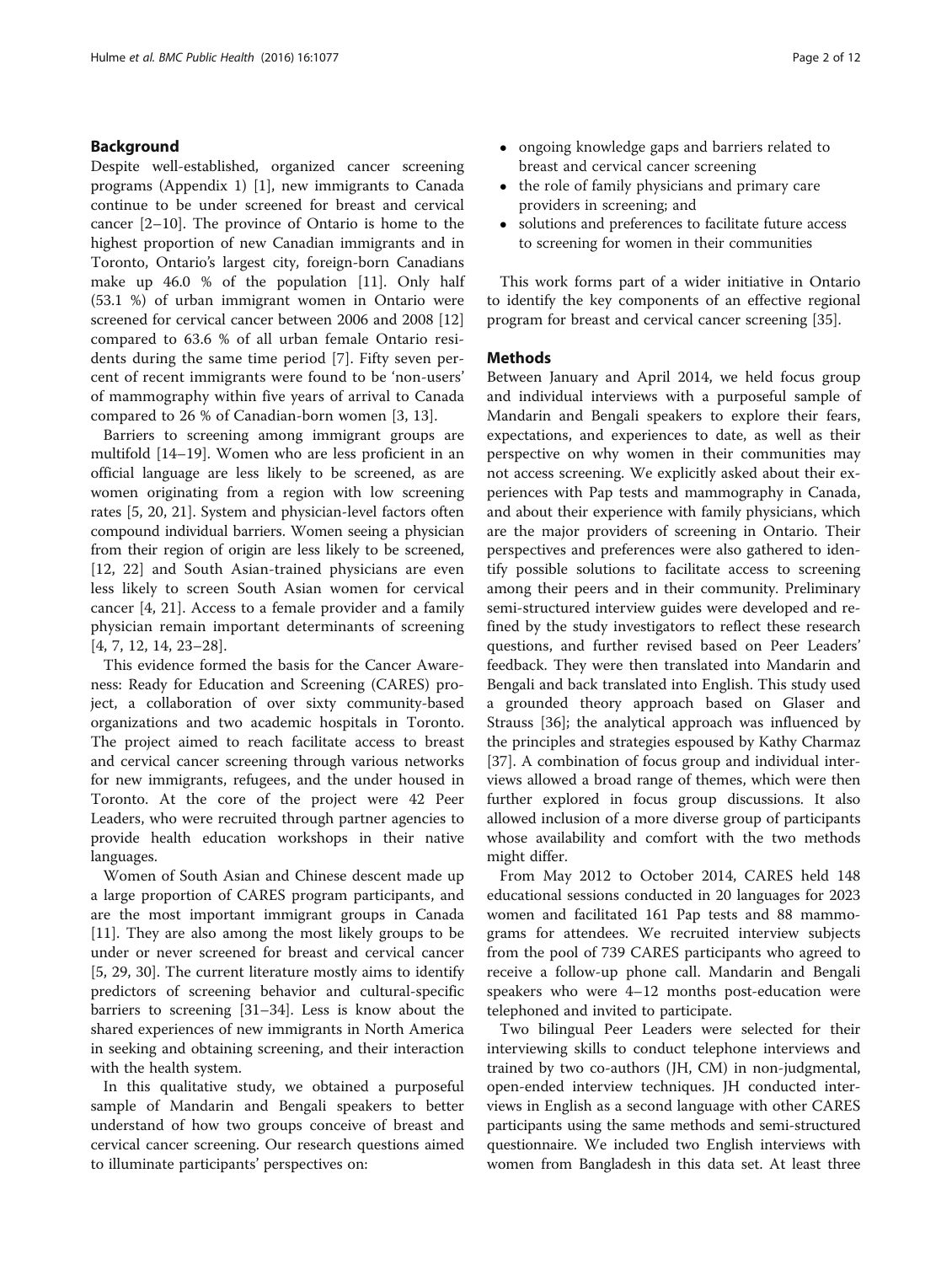attempts at telephone contact were made before removal from the participant pool. Phone interviewees were offered token gift certificates for their time. Verbal informed consent was obtained from each participant over the phone [[38](#page-11-0)]. Individual interviews were 20–65 min long.

All interviews were transcribed and pseudonyms were used during transcription to ensure anonymity. One-onone Bengali and Mandarin interviews transcribed and translated by the same bilingual Peer Leaders that conducted the interview. English language interviews were professionally transcribed.

To add to the analysis, focus groups were also conducted with CARES participants. CARES Peer Leaders openly invited Mandarin and Bengali speaking CARES participants to participate in focus groups at partnering community centers. A focus group interview guide was developed (JH, CM) to provide further insight on the lived experiences of these women. Participants were offered two-way tickets for public transport and light refreshments. Two bilingual, professional facilitators with no involvement with the CARES project were recruited and trained to moderate the Mandarin and Bengali-language focus groups. Written information consent was obtained from all focus group participants. Focus groups ranged from 45–75 min, which were audio recorded and field notes were taken. Focus groups were transcribed and translated by the bilingual focus group facilitators due to budget limitations.

All procedures were approved by the Women's College Hospital Research Ethics Board and St. Michael's Hospital Research Ethics Board.

#### Data analysis

Multiple strategies were used to ensure rigor and trustworthiness of findings. After the initial reading of interview and focus group transcripts, notes were made in the margins. Deductive strategies were used to identify parent codes followed by child codes. The coding structure was initially identified through multiple readings of interview notes and transcripts by four separate reviewers and discussed to establish congruency (SD, FA, JH, CM). Two reviewers (JH, CM) subsequently organized and coded the transcripts through an iterative constant comparative and interpretative approach. Attention was paid to outlier codes as well as those that were congruent. Through an inductive process themes were identified and tested [[39\]](#page-11-0). A third reviewer (SD) identified and triangulated the thematic analysis with the two main reviewers. Throughout the analysis, we noted findings that appeared to be specific to culture and country of origin. Data was organized using TamsAnalyzer® software [[40\]](#page-11-0).

## Results

We held two focus group discussions, one in Mandarin and the other in Bengali, and individual interviews with 23 women that yielded rich data and saturation of predominant themes. Available demographic information is outlined in Table [1;](#page-3-0) note that some demographic information was not available due to non-response. Most women were up to date on their screening either on their own, or through CARES program facilitation; this is a reflection of recruitment from the pool of CARES program participants, where fewer than half were under or never screened for cervical (44 %) and breast cancer (43 %). CARES program-specific outcomes are reported separately [\[41](#page-11-0)].

Five major themes emerged from the focus group discussions and interviews. The common themes encountered were grouped under five non-hierarchical domains:

- risk perception and concepts of preventative health and screening
- health system engagement and the embedded experience with screening
- fear of cancer and procedural pain<br>• self-efficacy, obligation and willing
- self-efficacy, obligation and willingness to be screened
- newcomer barriers and competing priorities

Other themes emerged that appeared specific to Chinese and South Asian groups are interwoven and highlighted through these groupings. These domains overlap and interact on multiple levels, and contribute to participants' overall attitudes, beliefs, motivation and willingness to be screened.

## Risk perception and concepts of preventative health and screening

Screening was a challenging concept. A number of women specifically cited the absence of symptoms as a reason not to get screened. "My health is pretty good, there is nothing to be concerned about". Cyclical breast pain and 'lumpy breasts" were also described as worrisome and a reason to seek screening, and participants were unclear as to the role of mammography in addressing these symptoms.

Several informants described their anxiety or confusion about their medical investigations for abnormal uterine bleeding or pelvic pain, and remained uncertain about the purpose of Pap tests, citing their purpose to identify medical conditions such as uterine polyps and fibroids. There were also a few instances in which Pap tests were postponed until the presentation of symptoms.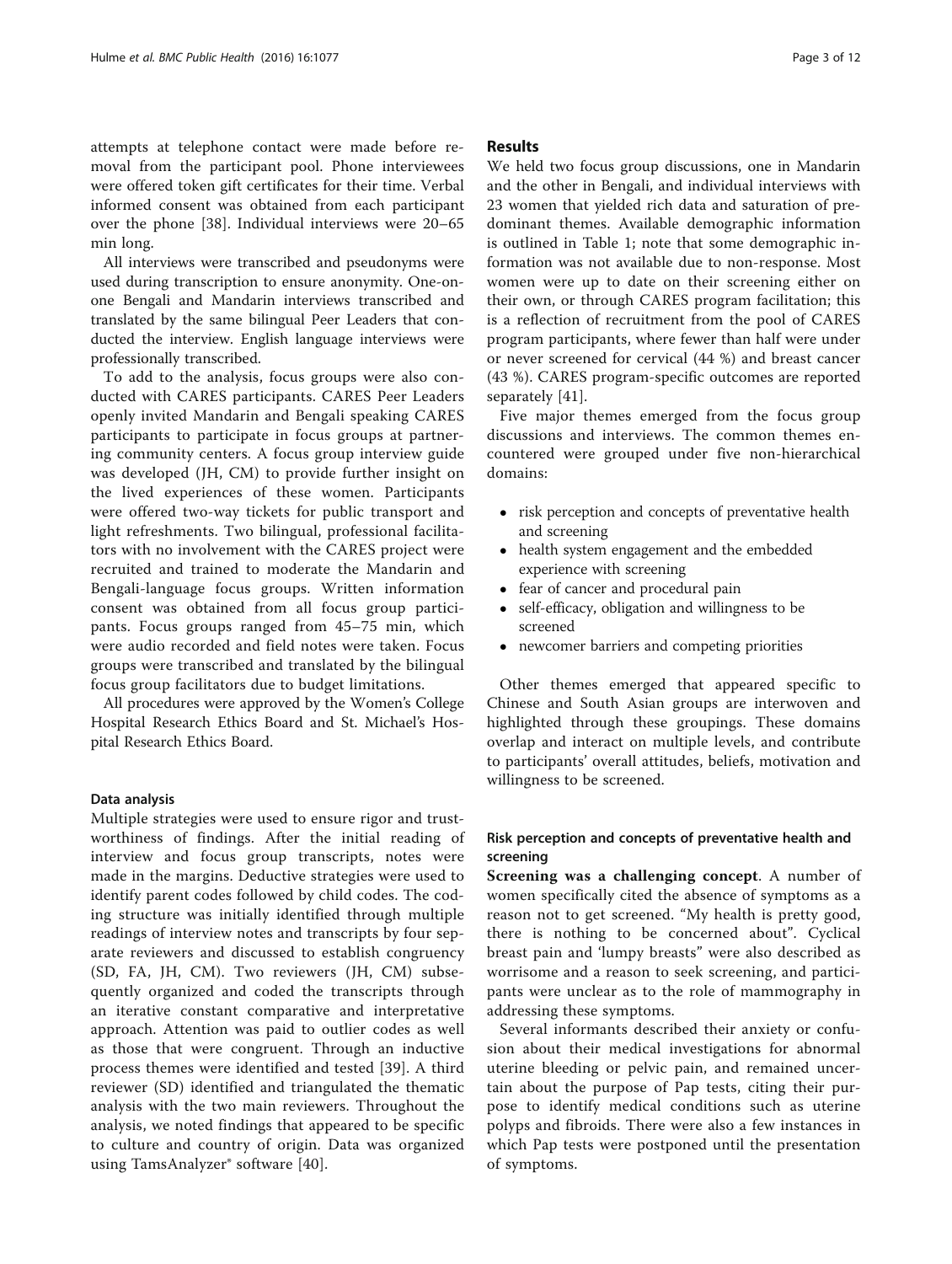#### <span id="page-3-0"></span>Table 1 Participant demographics

| One on one interviews |                            |                        |                             |                                                    |                                                                                    |
|-----------------------|----------------------------|------------------------|-----------------------------|----------------------------------------------------|------------------------------------------------------------------------------------|
| Country of origin     | Number of participants (n) | Ages                   | Language of interview (n)   | Time in Canada (n)                                 | Screening status (n)                                                               |
| China                 | 11                         | $33 - 69$<br>Median 55 | Mandarin (11)               | $<$ 5 years (3)<br>$\geq$ 5 years (5)<br>$N/A$ (3) | Pap UTD (3)<br>Never had Pap (2)<br>Unsure (1)<br>$N/A$ (3)                        |
|                       |                            |                        |                             |                                                    | Over 50<br>Pap & Mammogram UTD (5)<br>Pap UTD, Mammogram not UTD (1)<br>Unsure (1) |
| Bangladesh            | 12                         | $30 - 61$<br>Median 39 | Bengali (10)<br>English (2) | $<$ 5 years (4)<br>$≥5$ years (5)<br>$N/A$ (3)     | Pap UTD (6)<br>Never had Pap (2)                                                   |
|                       |                            |                        |                             |                                                    | Over 50<br>Pap & Mammogram UTD (3)<br>Pap UTD, Mammogram not UTD (1)               |
| Focus groups          |                            |                        |                             |                                                    |                                                                                    |
| Country of origin     | Number of participants (n) | Ages                   | Language of focus group     | Time in Canada (n)                                 | Screening status (n)                                                               |
| China                 | 6                          | $28 - 65$<br>Median 38 | Mandarin (6)                | N/A                                                | N/A                                                                                |
| Bangladesh            | 8                          | $34 - 65$<br>Median 42 | Bengali (8)                 | $<$ 5 years (3)<br>$\geq$ 5 years (2)<br>$N/A$ (3) | UTD Pap (1)<br>Never had Pap (2)<br>Unsure (1)<br>$N/A$ (2)                        |
|                       |                            |                        |                             |                                                    | Over 50<br>Pap UTD, Mammogram not UTD (1)<br>N/A(1)                                |

Abbreviations: N/A Data not available due to non-response; UTD Up to date, Pap Papanicolauouo smear (cervical cancer screening)

"I feel that Pap test cannot find anything. Every time when I went to have Pap test, they told me everything was fine. Afterwards, when I had the ultrasound - you know because I bleed too much - they told me they found three…. polyps.

55-year-old Mandarin speaker, in Canada for greater than 5 years, Pap and Mammogram up to date

"Different reason, sometimes we may think our health is pretty good. We do not feel any big change for our health condition, and at the same time, we are too busy" – participant #3

"For young people like us, we may feel we are fine, not any serious problem with our health, even if there is minor problem, we can recover by ourselves, so , ok,, that is it, that is it, do not worry. Later I can go to the doctor and see what is the problem, I will wait till I have to have the test." – *participant* #4 Mandarin focus group

The strengths and limitations of screening were generally not well understood, and this translated to potentially false reassurance of perfect health, or being cancer-free. Absolute terms were sometimes used to describe the benefits of screening: "My doubt was

eliminated after my mammogram." "I do not have disease, I have just finished my check up." "I want to save my life!"

Risk perception was shaped by an individual's personal experience with health, ill health and screening to date, as well as contact with family members and acquaintances that had been diagnosed with cancer of any kind.

"…In Bangladesh I did not see or hear our guardians or elders talk about Pap test. I know so far this is for ovarian cancer or cervical cancer! …My family does not have this history so why I should do it unless I have any problem… … because I am not feeling any problem I am not interested to do the Pap test." 46-year-old Bengali speaker, in Canada for greater than 5 years, never had Pap

## Health systems engagement and the embedded experience with screening

Easy access to screening was generally credited to no-cost access and relative ease of accessing health practitioners in urban Canada.

"Yes, after [the CARES session] I went to… my family physician, and did all the related tests that you mentioned at the presentation. We all want to be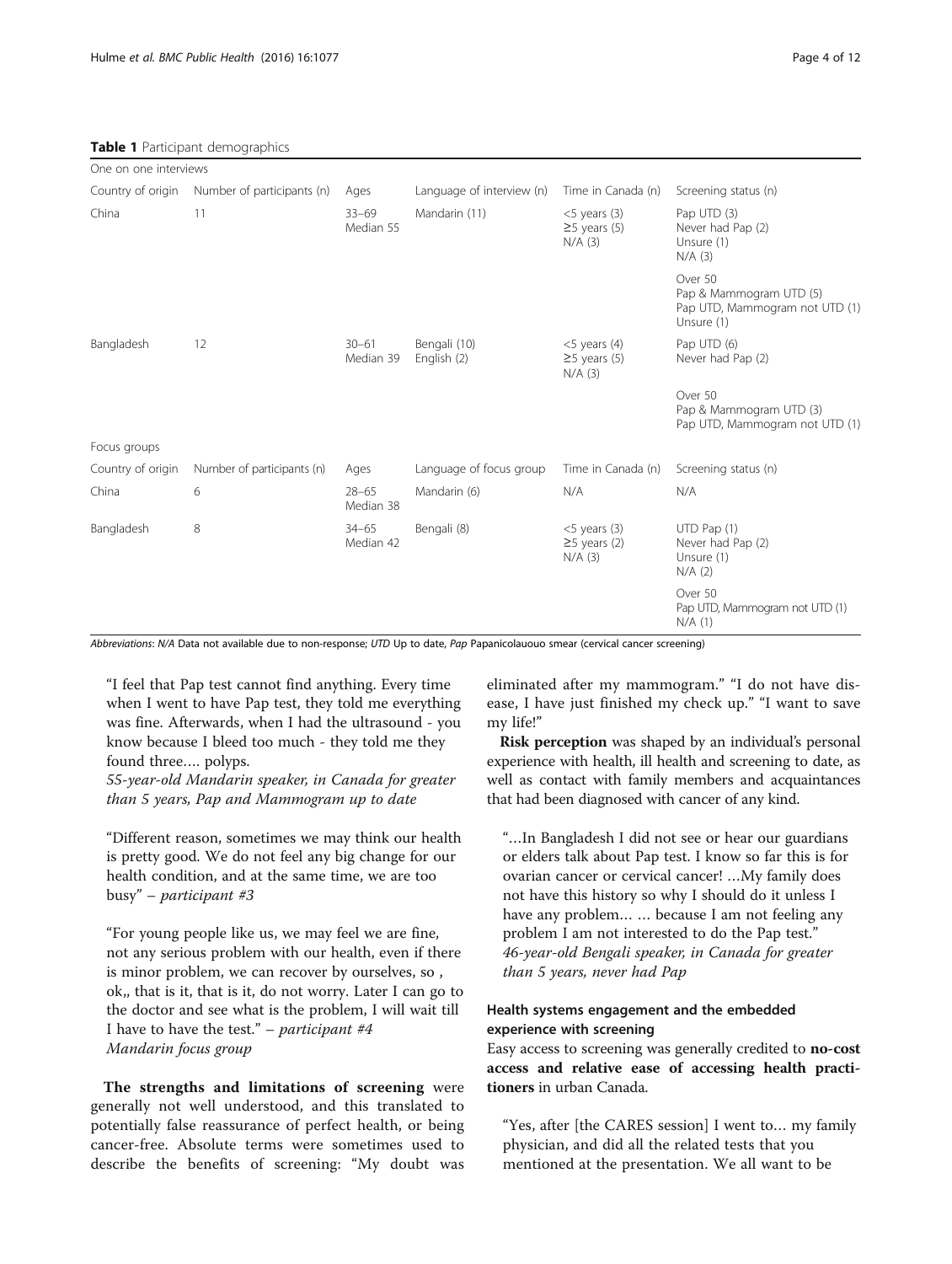safe and because treatment here is free, and I came to know from your program that there is no pain and no problem in doing it, so I became interested." 30-year-old Bengali speaker, in Canada more than 5 years, Pap up to date

"If…the doctor wants me to do that, I will do it, it is covered by [provincial insurance], right? After I deliver my baby, when I go to my doctor for regular visit, I will check with him when he will arrange the PAP test for me. .(Probe)…. Well, back in China, no, because in China the government will not pay for us, it seems no one will go to do this test unless if they do not feel well, they will not go for regular screening. Wait, yes, unless we do it though our annual check up which is organized by our company."

33 year old Mandarin speaker, in Canada less than 5 years, unclear if Pap up to date but recently obtained in China

We specifically asked about the role of primary care providers in screening. Language barriers, and feeling rushed or not heard by their providers were vividly described by a few respondents.

"My family doctor, well, I'm not willing to talk to him. He is not professional, very bad. Every time when I go to see him, he just finishes in several minutes. He is not at all patient. Also, he is a male doctor; I do not want to have a check up with him at all. My previous mammogram was done in Etobicoke, the doctor seemed…. not very professional, his attitude was not nice, in one word, I was afraid."

52-year-old Mandarin speaker, unknown time in Canada, Pap up to date, requesting help from CARES to obtain mammogram

"….Here doctors don't give time, when I go then I have to wait for 2 h but they spend only 10 min with me. They don't take care about what patient needs to know about pap."

58-year-old Bengali speaker, in Canada 5 or more years, screening up to date

Women strongly voiced their preference to be informed of the result of the mammogram or Pap test, even if it is normal. Notably, this practice has since changed in Ontario, and patients receive a letter in the mail with their result.

"People always say, no news is good news, but there is always a concern in my heart, why not tell me the result" 64-year-old Mandarin-speaker, in Canada more than 5 years, Mammogram up to date, not eligible for Pap

"My opinion is that the family doctor should inform her patients about their any test result… whether it is positive or negative, it is my right to have a copy." 61-year-old Bengali speaker, in Canada for less than 5 years, screening up to date

Family physicians were otherwise viewed very positively. Bengali-speakers especially valued the convenience, continuity and support offered by their providers, and felt that their reminders were effective in prompting them to obtain both cervical and breast cancer screening.

"It's good. Here in this Canada I see that family doctors are … they are someone to coordinate all of my health problems. So it's good, family doctor… they try to handle this." 33-year-old Bengali speaker, unknown time in

Canada, Pap up to date through CARES

"I feel comfortable with my family doctor. Yes I can talk with the doctor freely and don't face any problem 58-year-old Bengali speaker, in Canada greater than 5 years, screening up to date

".. is more convenient, because…they can have the general check up together with the Pap test there, they will like to do it together…. you do not need to make another arrangement, and you do not need to have a separate travel. You know, you have to ask for a leave from work for that, right? 35-year-old Mandarin speaker, in Canada unknown amount of time, Pap up to date

There were some differences in the role of the family physician in promoting cervical cancer and breast cancer screening. Generally, respondents followed their physician's advice to obtain mammography. Obtaining Pap smears depended more on the gender of the provider, ease of access, and the other factors described in this study. The importance of a physician recommending and facilitating screening was reiterated with examples of opportunistic screening initiated by their family physician. Once women were engaged, they were often retained in screening if they had a positive experience.

"Because I had an itchy vagina, then the doctor asked me whether I have ever done a Pap test, I told him no… the doctor asked me, "can I do your pap test?" Then my family doctor told me to go for Pap test with this female doctor. Since then I go by myself to do my pap test."

37-year-old Bengali speaker, in Canada more than 5 years, Pap up to date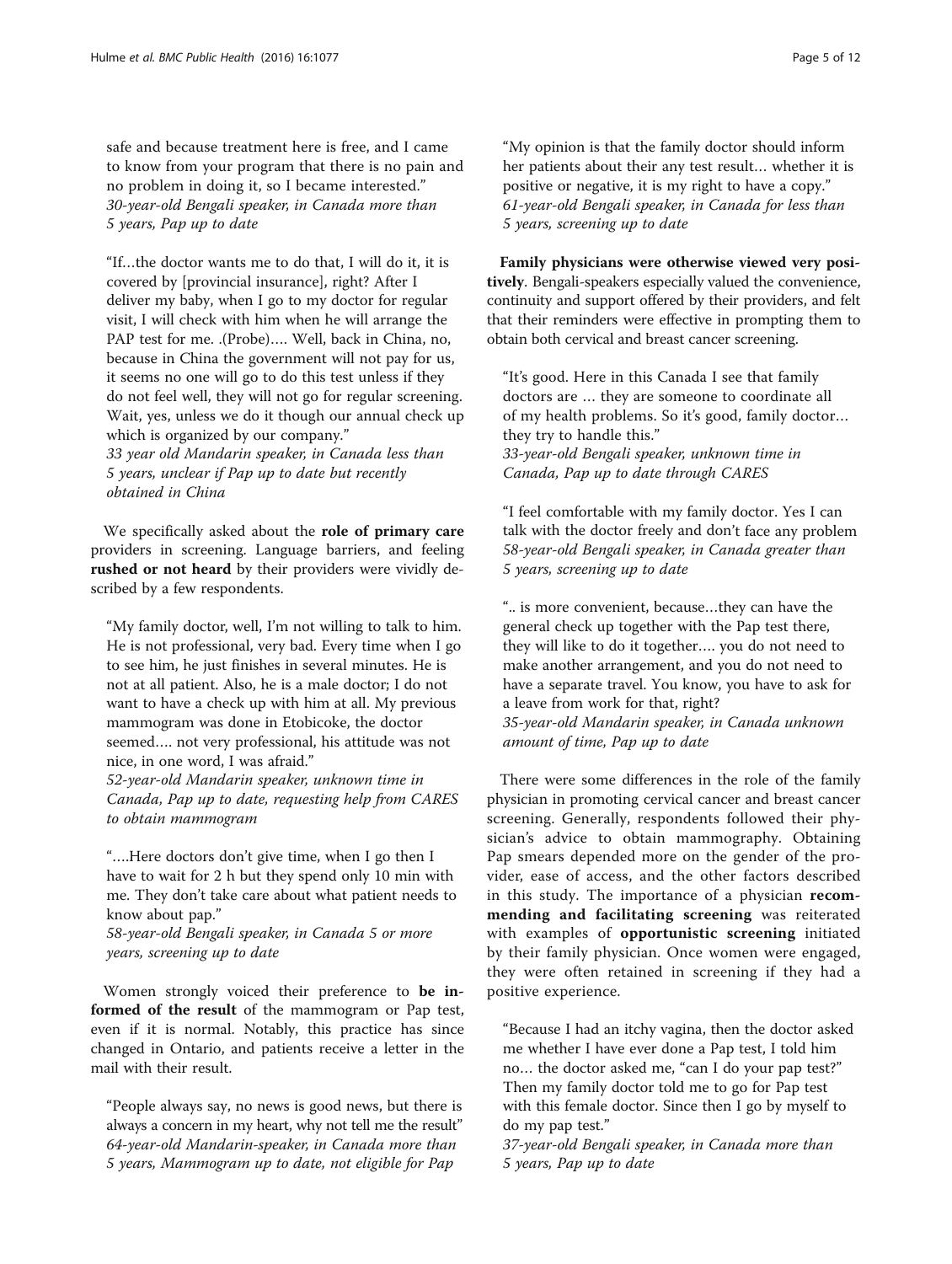Female gender of the health care practitioners was paramount in facilitating access to cervical cancer screening for almost every informant. Some expressed frustration with the lack of choice in Canada in accessing female practitioners – "the female doctor is really very…very few… right?". Others reported that they had been screened after their doctors referred them to a female practitioner for their Pap test.

"…we Bengali want to go to a female doctor to do a Pap test, but some doctors are male doctor and women do not want to do their Pap with them… For [women] who have a male family doctor, if a nurse or doctor from [other institutions] can come and do this test, it would be better."

30-year-old Bengali speaker, in Canada more than 5 years, Pap up to date

"Because my family doctor is a male doctor, I could not find a female doctor, I know… this person who refused to be checked by male doctor. So she had never had one test. I told her if she had attended your session, your project could have find female doctor for her." 56-year-old Mandarin speaker, in Canada greater than 5 years, screening up to date

Bangladeshi informants described their preference for female providers in terms of modesty. Chinese respondents described embarrassment or shame with the prospect of having a Pap, which is worsened still if done by a male provider. In contrast to Bengali informants, who often voiced their preference for a relationship with their primary care provider, Chinese informants often coupled preference for a female provider with asking Peer Leaders for a referral to an anonymous, third party option for care.

"…today I felt so embarrassed, I did not feel comfortable, because I was checked by a male doctor today. Yes, if there is workshop in the community, this will… encourage me to have the check, why, well, you know, because all this check up is embarrassing, right? (Hesitates) … because we are all married, it should be ok for them to have this check, but in another way, it is also embarrassing for you to tell others that you are having this kind of check up. You can not tell them, 'oh, I have gone for a check up today, it was done by a male doctor'." 44-year-old Mandarin speaker, in Canada unknown time, Pap up to date, had mammogram

Participants' experience with the health systems in their home countries strongly influenced their attitude towards screening in Canada, as well as their level of

confidence in their new health care system. Participants from Bangladesh emphasized that screening was often a new concept for them that they encountered for the first time in Canada, unless they were aware of the test but were unwilling to pay out of pocket in Bangladesh. Informants from Bangladesh specifically contrasted their experience with that of their health system in their country of origin, often highlighting the relative ease of access to care now, and were often engaged in screening for the first time through their primary provider.

In contrast, Chinese women of all ages had been exposed to screening in China. "I often have this checked up back in China, not only here, preventive check up." Chinese informants were often predominantly frustrated with the gatekeeper system restricting access to specialists, and slow access to diagnostics – "Back in china, if today your disease is diagnosed, tomorrow the hospital can arrange a surgery for you." This did not necessarily deter them from screening, but they expressed a preference for hospital-based specialist delivered care, or cited positive experiences with company-sponsored employee annual health checks in China, and a preference for group screening activities.

"I hope you can help to arrange that for me, I trust more for the hospital for checking up…. over some other small place, I do not know why, I just do not have confidence for them."

64-year-old Mandarin speaker, in Canada greater than 5 years, not eligible for Pap, mammogram up to date

## Fear of cancer and procedural pain

Fear of cancer and fear of a positive test result were common among both South Asians and Chinese informants. Some had become anxious about their risk through external influences like the media's intensive coverage of breast cancer, or through the unintended consequence of the CARES program itself. A few participants avoided screening altogether to avoid finding out the unknown.

"Very concerned…. because, because some symptom might a little bit similar to the cancer, so I feel I am afraid. Sometimes, this kind of concern may be not necessary, but… I do not feel like going for a check, I do not like check. I am kind of the person that do not like to go for check even if I am sick, the feeling to be final judged by the doctor, I do not like that, so I do not like go to see the doctor."

52 year old Mandarin-speaker, unknown time in Canada, Pap up to date, requested help from CARES for mammogram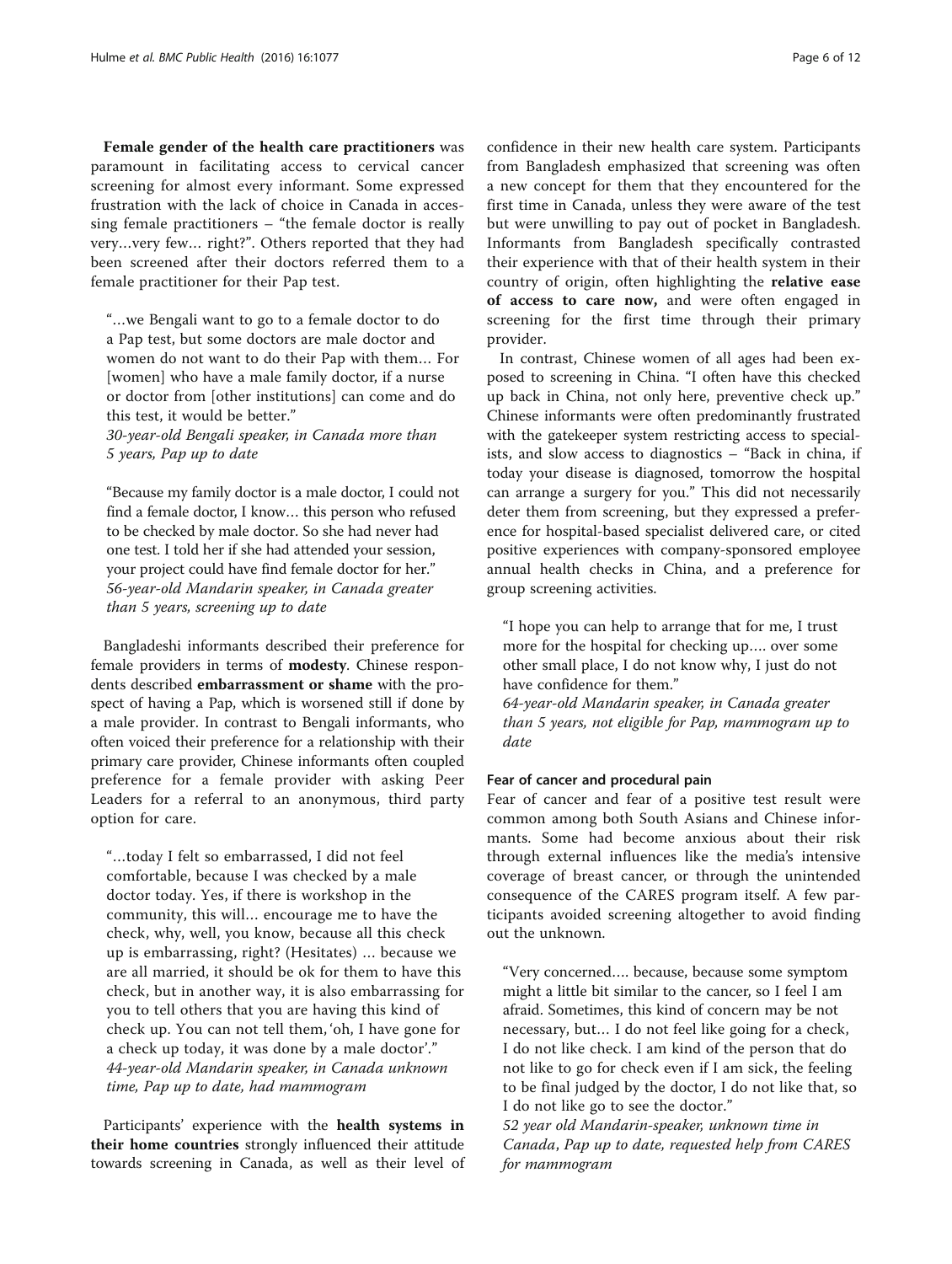"Before I attended the info session, I seldom paid attention to the check up or whatever, neither did I pay attention to the talks in the TV, radio. Now I try to pay more attention to that, but the more I learn, the more I am scared…It is better for me not to know so much…I would be less nervous if I did not know so much. I am so stressed."

56-year-old Mandarin speaker, in Canada greater than 5 years, screening up to date

Fear was a central theme, and was related to various aspects of cancer screening. Fear of the procedure itself was common, and often linked to pain in the context of mammography. Fear and dread was heightened if there was no explanation of the procedure before it was done. Several informants described specific physical and emotional trauma incurred by an aggressive practitioner, and a rushed or painful Pap test by an unskillful practitioner, and this negatively influenced willingness to be screened again. While this finding was more commonly described for mammograms, it highlights the effect of certain unhelpful approaches in negative experiences and in undermining willingness to be screened for both procedures.

"I just had it checked two years ago; because I feel it is too painful, I do not want to check it anymore. Right, when the machine compressed, it was very painful. … I feel they should be gentle… I mean I did it in [urban location], the female doctor dragged my breast here, there, very hard, I feel it is unbearable, so I do not want to check it anymore."

60-year-old Mandarin-speaker, in Canada more than 5 years, not eligible for Pap, Mammogram 2 years ago but unwilling to do again

A number of sources of anxiety were specific to Chinese informants. One of the most striking examples was the concern about the sanitation of medical instruments. "I am afraid that [the speculum] is not properly sanitized. It is no good. A healthy person might catch disease through this." "Before they start the Pap test, they can explain to the patient if the instrument is disposable or if it is not, have it been well sanitized".

A number of Chinese informants described 'painful' and 'scary' invasive diagnostic procedures as a result of breast lumps or breast complaints. This diagnostic experience became an ongoing source of unease about their overall health. Rarely did these experiences take place in the context of routine screening, but rather in response to common breast complaints that had led to invasive testing both in China and in Canada.

"….after your session, I have went to re-check my breasts, after my previous surgery, I am kind of rejecting the doctors in Canada, en, because, first, he cut open my breast, and told me there is something inside, then the biopsy, and could not tell what was that, He told me it might be cancer, it might be not, you made your own decision whether you want to remove it." 44-year-old Mandarin speaker, in Canada unknown time, Pap up to date, had mammogram

Many participants from Bangladesh were never screened for either breast or cervical cancer until arrival to Canada. They described their dread leading up to screening, which dissipated after participating in a positive screening experience, or a process of 'normalization'.

"[The first time] I was feeling scared about what would happen, then that neighbour doctor said, you will have nothing, everything would be normal…. Then I did it. At first I got a little fear but after that it's become normal. Now, when I am asked for an appointment, I try to make that very day when they ask. Sister… honestly when I went for the first time….I went with so many layers of my clothes due to winter and I have to put them down from top and I felt uneasy to put down clothes…laughing…at first….you know we are Bengali… then I felt uneasy though female was there…after then I got used to it and I used to dress for the test friendly. The first time I did not have a vehicle, so it was not easy, but it became easy now when my kids drop me. Also my husband does… There is no problem that I feel when I need to do something important." 52-year-old Bengali speaker, in Canada more than 5 years, screening up to date

"Interviewer: Easy, okay. And what makes it easier? What do you like about the system? Respondent: And I didn't feel anything. I heard that it will be painful… but it was not painful, it was okay. I am happy with that."

33-year-old Bangladeshi, unknown time in Canada, Pap up to date.

These positive experiences helped them to overcome their fear and supported their willingness to participate in future screening. A gentle operator and clear explanation of the procedure beforehand was also described in reducing anxiety before and after the procedure.

"When I did my pap then there was a female doctor, not from our community …then she told me before the test. Here doctors usually say about the procedure before the test so it helps in reducing fears. Because she told me before so I did not have fear." 37-year-old Bengali-speaker, in Canada more than 5 years, Pap up to date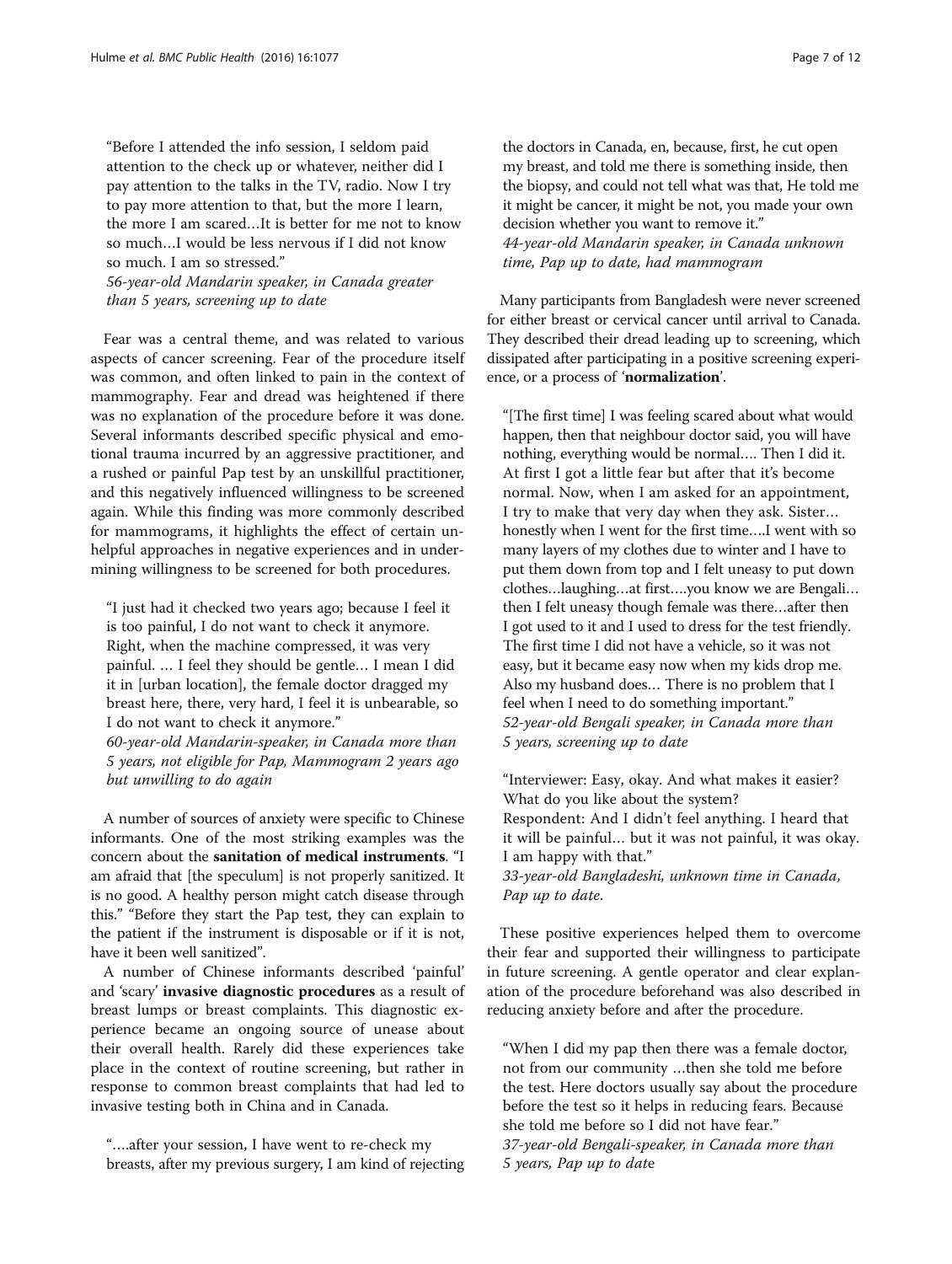## Self-efficacy, obligation to others, and willingness to be screened

Most respondents were willing to be screened, irrespective of their age or screening status, and described screening as a socially desirable act viewed positively, with internal and external rewards. The exceptions were those that had a traumatic screening experience, internalized fear leading to complete avoidance, or whose risk perception was exceptionally low.

This willingness to be screened was expressed in terms of self-efficacy - "doing something for my health"–"I will consider my own health condition". While these reflect some of the CARES program messages around gender and self-care, the strength and pervasiveness of these statements suggest internalized concepts of self-determination. We specifically inquired about the influence of family members, such as husbands, in determining whether women can go or are supported to go for screening. A few Bengali informants knew of other women whose husbands would deter them from seeking screening, but the participants themselves described their families as supportive, helpful with transportation or translation if needed, and supportive of the decision to obtain screening as their own. "I make the decision by myself for everything". Bengalispeaking participants actively offered to organize other women in their apartment building and their community to obtain further education sessions, or organize groupscreening events. This enthusiasm was also reflected in the terms used in relation to screening among younger participants, that screening provided "reassurance", that they "want to be healthy", and screening will "save my life":

"You need to love yourself, then you can love others, if you do not love your self, can you expect others love you." 35-year-old Mandarin-speaker, unknown time in Canada, Pap up to date

Motivation was also described in terms of obligation and duty to their family stay healthy. "For the sake of your happy life, your family's happy life… for the sake of good health" (Mandarin focus group). Younger Chinese and Bangladeshi informants also endorsed screening as part of their duty as mothers.

"Right, this is also good for Canada, if all these group women were left alone, they are all mothers, you know, the emotion of mom can affect their kids, the wellbeing of the next generation in Canada can be affected, right?" 44 year old Mandarin speaker, unknown time in Canada, Pap up to date

"Now that I have a baby, no one's going to look after her if her mom dies, it's finished…." – Participant #3 "Oh please don't mention it!" - Moderator "So, I have to live for my daughter. I have to work for her" - Participant #3 Bengali focus group

Older Chinese women voiced an often-grudging obligation to follow their family or doctor's recommendation.

"When it was done? Very nervous, pretty afraid. Also very uncomfortable, I do not like this kind of check up, but the doctor wanted me to do it, so I did it considering of my age. Good thing is that the result is normal. … (Sighs), for health, if it is needed, I have to do it."

52-year-old Mandarin speaker, unknown time in Canada, Pap up to date, Mammogram out of date, requested help from CARES

"For me, if I were alone, I am lazy, I do not feel like going for the check up… My children, my family members, on the other hand, feel that I need to have this check up…. they believe that if I will not go for the check up, that might lead to even bigger problem."

55-year-old Mandarin speaker, in Canada for more than 5 years, Pap and mammogram up to date

## Newcomer barriers and competing priorities

Multiple, parallel barriers often coexisted in navigating a new heath system, transportation, childcare, time away from work, and language. Language barriers were a central theme in 'navigating newness', and often necessitated accompaniment to visits by younger, bilingual family members who could translate. "I cannot speak English, if I go myself… I have to have my daughter with me, right?"

"The doctor gave us a date, even my husband did not know about the place where to go. We went over there and waited for one hour or one and half, after they saw us. Travelling there is also a problem. We are new here and we don't know anything and where we should leave our kids to take care…. The doctorhis language and my language, could not communicate …I could not describe my problem accurately…. Now I am communicating with you in Bengali and I am sharing everything that I have in my mind - but when I go to doctor then I have to speak in English, and I cannot speak English clearly. Whatever I told her, she understood differently; and what she said, I understood something else; in that context, we cannot express ourselves freely.""

35-year-old Bengali-speaker, in Canada less than 5 years, Pap up to date through CARES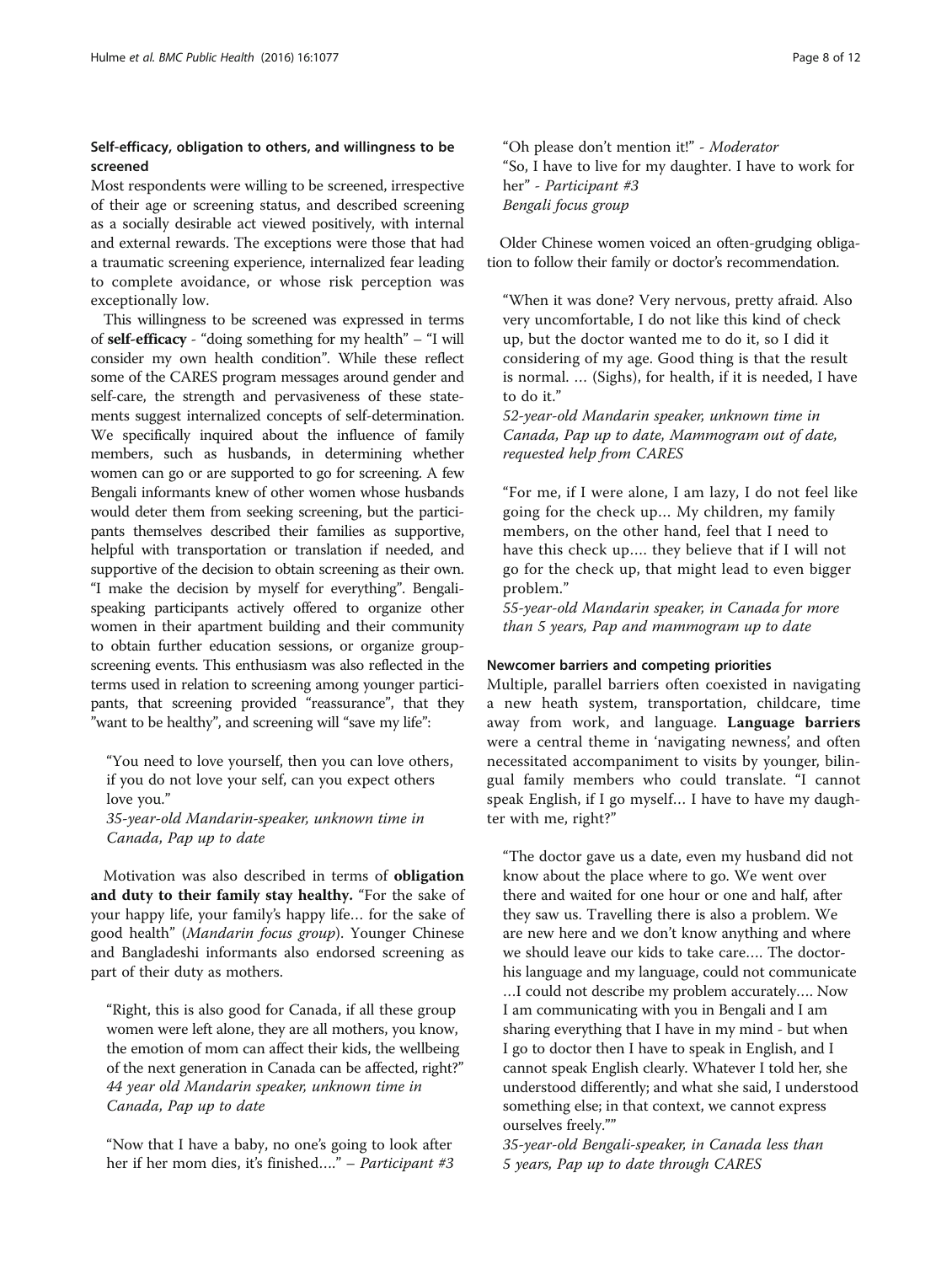"I don't have small kids and my son is grown up so I did not feel that hard. If it was far from me, or.... If the doctor spoke another language then I would have a problem. Sometimes Chinese doctors don't understand me, nor can I understand them. Here my doctor was from my community and even the assistant was from my community so I did not feel any problem.."

40-year-old Bengali speaker, in Canada less than 5 years, Pap up to date through CARES

Competing priorities with work and childcare were of greatest concern for young Chinese mothers, whereas transportation, language, and cultural barriers were the challenges voiced by older unilingual Chinese women. Younger South Asian mothers also described limited mobility with their young children, especially during the Canadian winter as well as loneliness and social isolation. "I can not just get rid of the influence from the bad emotion, our social networking is so narrow, besides kids, there is only family - we are confined." "Because women from our community have shyness, less familiar with travelling alone, and don't want to go out."

"I don't know a lot of people here. I am newcomer. After that I got pregnant, I had a baby. I am almost confined in the home all the time." 33-year-old Bangladeshi respondent, unknown time in Canada, Pap up to date.

In order to address these newcomer barriers and limited mobility of young mothers, informants of diverse age and culture suggested that primary care and screening outreach should be based in community hubs (i.e. apartment complexes and community centers) where newcomers could have screening services provided in their own language. They cited a tradition of community and group gatherings, and limited access to outside media, especially among older Chinese participants in support of this. Moving screening closer to the community would allow for older community members to come together socially, and for the younger women to assist each other with childcare. While the CARES peer leader model may have influenced this finding, some Mandarin speakers felt screening access is facilitated by having a Mandarin-speaking peer leader to guide the process, help with paper work and explain the screening procedures.

"Last time, in Universal [University] Settlement, they have a mobile health bus, parking in the park, helped to check us, I feel it is very convenient."

60-year-old mandarin speaker, in Canada greater than 5 years, not eligible for Pap, Mammogram up to date

"… it is better to make things convenient for women with kids. It will be ideal if we can just have it in the community, in nearby. If there is someone help with the kids, if will be easier. It is easier to be a daddy… To bring the kids to the community, there is someone helping to take care of the kids there, so we can socialize at the same time…"

35-year-old Mandarin speaker, in Canada unknown time, Pap up to date

"If you go to Bengali community, school, mosque, door to door. I think these two sectors are very important. You will get a good chance to talk with others or come closer to them. Yes, Mosques—my kids go to learn their Islamic education on Saturday and Sunday. When class ends then you will get some mothers there, also at schools after the class you will also get many mothers."

35-year-old Bengali-speaker, up to date on screening after CARES project, in Canada less than 5 years

Generational differences were also highlighted in the context of multi-pronged approaches to reach other Chinese women in their communities. For example, communication strategies differed with age: younger Chinese women said they navigate the Internet and ask their peers for health information, whereas older Chinese women reported use of the radio. Language issues were magnified for older Chinese women.

"I feel that kind of workshop is easier to understand. Also for people at this age, their English is not good. Because people who have high risk of cancer usually are not young people. Most of them are over 50. For people over 50, they do not speak good English, they do not know how to use the internet…Workshop and telephone communication is better way."

56-year-old Mandarin speaker, in Canada more than 5 years, screening up to date

## **Discussion**

Immigrant women in large urban centers have many insights to offer in relation to mammography and cervical cancer screening programs for women in their communities. Gaps in biomedical understanding of the strengths and limitations of screening, confusion of screening with testing for common breast complaints, and the unintended consequence of cancer-related worry, anxiety, and increased perception of cancer risk are not in any way unique to new immigrant groups [\[42](#page-11-0)–[46](#page-11-0)] However this study highlights specific areas of vulnerability among two major immigrant groups in terms of language, cultural and logistical barriers, as well as opportunities for health systems improvements and effective outreach and communication strategies.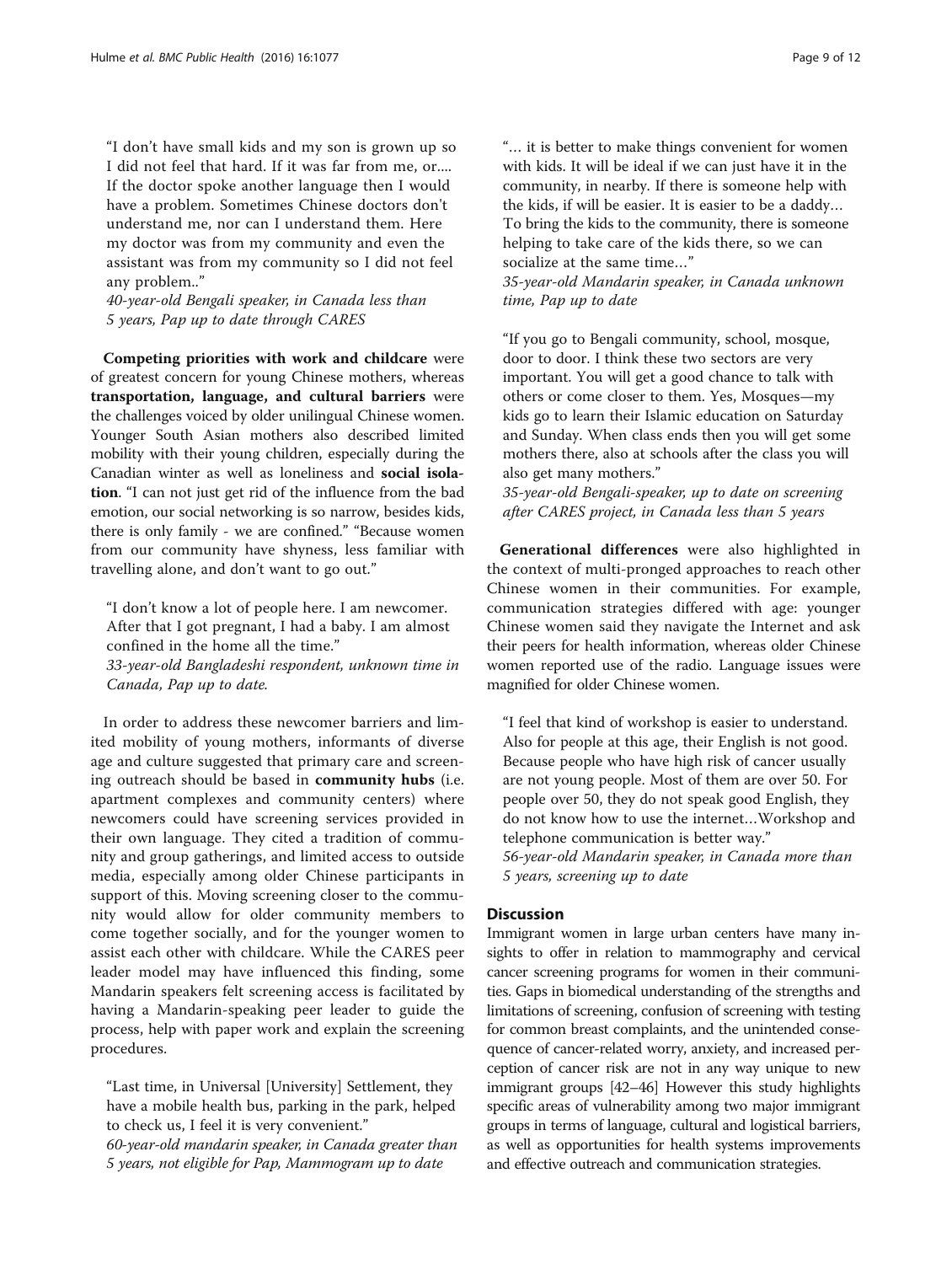A number of the ethno-specific findings on careseeking beliefs and practices add to the existing literature on Chinese and South Asian groups in North America [\[47](#page-11-0), [48\]](#page-11-0). Disparities between the Canadian and Chinese health care infrastructures were striking. In some cases, Chinese women preferred depersonalized, 'third party' Pap tests, carried out in large hospitals or mobile health units organized by their employer. Chang et al. postulate that anonymity with Pap testing may also lessen the embarrassment and sexuality attached to getting a Pap test and thus encourage its usage among Chinese women [\[33](#page-11-0)]. Mammograms were not overtly shameful, but a source of pain and discomfort which women were mostly willing to endure if their physicians or family recommended it, a finding echoed in the literature [\[49](#page-11-0)]. In contrast, Bangladeshi informants had rarely encountered screening their home country and expressed overt gratitude for their new health care system; this finding may be in part a reflection of differences in socio-economic status that we didn't measure. Pap tests were enshrouded in similar apprehension and embarrassment, a positive experience with a patient provider often dispelled their concerns. They also highly valued rapport with their provider, a more typical predictor of 'patient adherence' [[50](#page-11-0)]. Both groups shared similar fears about cancer and pain, and were motivated by a balance of obligation, self-efficacy, and a desire to be healthy.

Important opportunities for improving screening practices exist within the primary health care system. This study highlights the essential role of family physicians in supporting women in cancer screening. Opportunistic screening recommended by their primary care provider had been effective for a number of informants, demonstrating its importance in newcomer populations [[21](#page-11-0)]. Although many women described fear and anxiety around cancer screening, for some, screening was normalized after the first, positive screening encounter. This highlights the importance of engaging women into the screening system for the first time with a positive screening experience. Careful explanation of the procedure and side effects, a gentle approach to the exam, and appropriate use of translators were all highlighted as key elements of strong practice. Physician gender preference patterns will remain a critical determinant of screening [[4](#page-10-0), [12](#page-11-0)]. The feminization of medicine, group family practices, and the rise of nurse-led screening programs may further facilitate access for women. Given physician and systems-level barriers to screening, alternative entry points, including mobile, walk-in and women's health clinics would further facilitate timely access to female providers. They would also serve to honor Chinese participants preference for 'anonymous' testing.

A number of policy and planning priorities emerged from this study. A passive system historically relied on individuals to seek out both a primary care provider and screening. The Ontario Cervical Screening Program now sends reminders to women who have never had or are due for screening [[51](#page-11-0)]. Letters are available only in English and French, however, which may be inaccessible to many newcomers. Our research and other studies suggests this may be less effective in increasing screening uptake than the general population [\[52\]](#page-11-0). Our research suggests that a more proactive, community-based model for seeking out and supporting newcomer women is still needed. The gendered barriers of balancing paid work, childcare and dependence on family members for transportation and language support still limit access for many women. Respondents across age and cultural groups explicitly expressed preference for the convenience and familiarity of nearby community-based screening and education sessions. Programs are often geared toward whole immigrant groups, and there are risks in attributing low uptake of service to cultural difference. The same strategic interventions may therefore be broadly effective across diverse groups of new immigrants. Community hubs, mobile health units, and employee or community-based 'screening days' were also suggested to address the time and financial burden of time off work and child-care costs. The strengths and limitations of the peer leader model employed in the CARES program will be described elsewhere, but certainly incorporating breast, cervical and colorectal cancer information sessions into natural meeting points and existing programs for newcomers or immigrants is an inexpensive, viable strategy that was very well received.

#### Limitations

There are a number of important limitations of this study. The predominant focus on two major immigrant groups provides results that may be most relevant to these groups. Resources are limited, however, and by exploring how their experiences are similar, we can help inform health system reform and program evaluations, and develop a general public health approach to reaching these groups. The majority our respondents were in fact up-to-date for their screening, a reflection of the selection bias of CARES program participants who were more likely to have a positive view of screening given their participation. Notwithstanding, all informants offered a window to their experience with screening and the perceptions of women in their community about screening. The influence of the CARES project itself could not always be controlled for. CARES peer leaders interviewed women, and the positive aspects of screening may be over stated due to social desirability bias [[53](#page-11-0)]. However, the richness of the data was likely due at least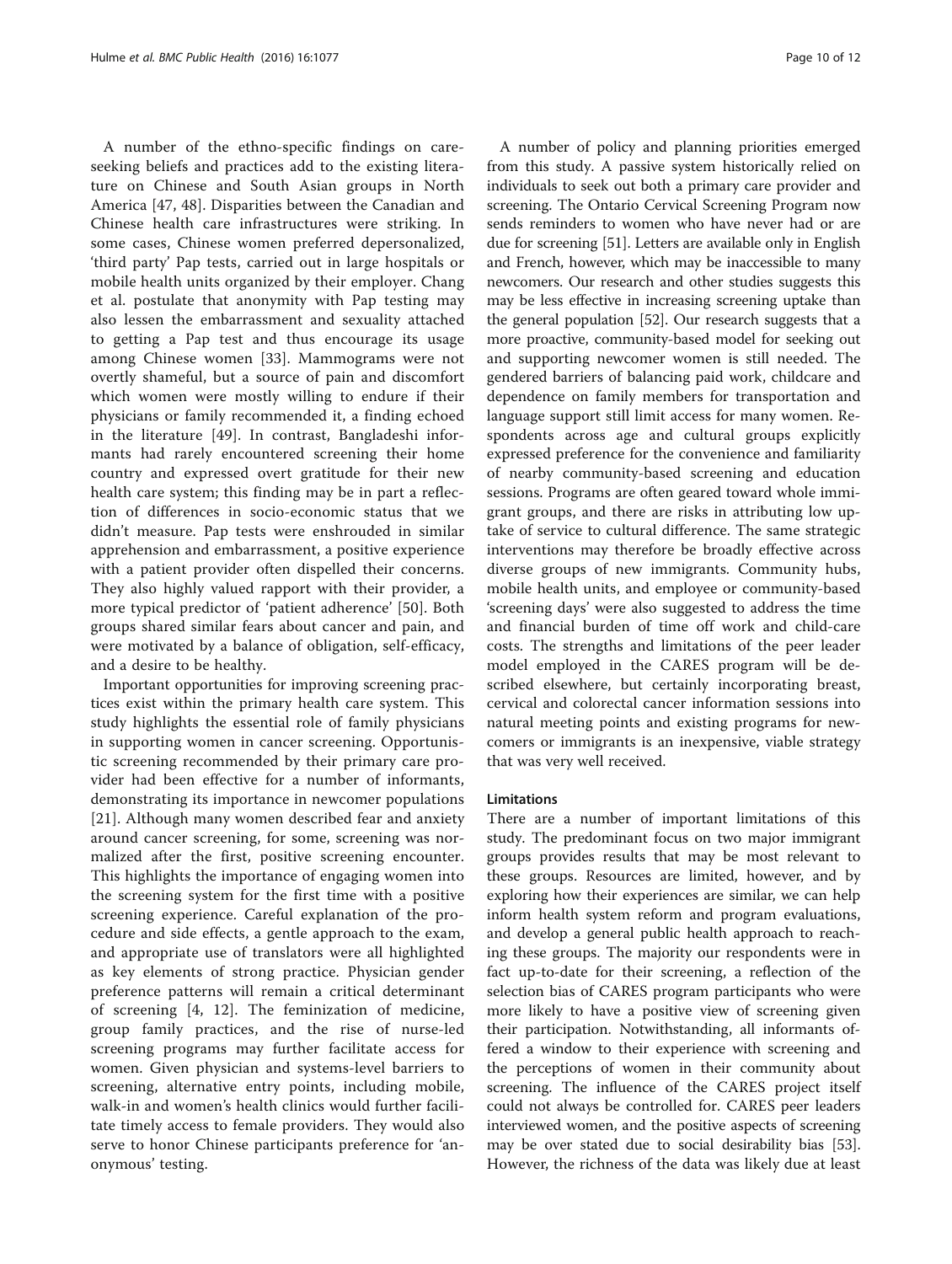<span id="page-10-0"></span>in part to the common language and trusting relationships our informants forged with the peer leaders. We addressed this by openly highlighting the likely areas of influence of the CARES program, and through our efforts to report the most transferable findings from our interviews.

## Conclusion

This study of women of South Asian and Chinese origin provides valuable insight into the barriers and opportunities to improve cancer-screening coverage for all newcomers and existing under and never screened groups. Priority should be given to cultural-group specific outreach, opportunistic screening through existing primary care networks, and expanding points of entry to convenient community -based screening modalities.

## Appendix 1: Breast, cervical and colon cancer screening program summary for Ontario, Canada Breast cancer screening

Women 50 years old and older are eligible for breast cancer screening with the Ontario Breast Screening Program (OBSP) and may refer themselves to the OBSP for a mammography. Women between the ages of 30 to 49 who are at high risk for breast cancer are also eligible but need a referral from their doctor or nurse practitioner to be screened through the OBSP. Women are recommended to have a mammogram every 2–3 years. Yearly mammograms are recommended for women at high risk for breast cancer. Mammograms are covered under provincial insurance.

[https://www.cancercare.on.ca/pcs/screening/breastscree](https://www.cancercare.on.ca/pcs/screening/breastscreening/breasthealth/) [ning/breasthealth/](https://www.cancercare.on.ca/pcs/screening/breastscreening/breasthealth/)

## Cervical cancer screening

Women 21 year old and older, who have been sexually active, are eligible for cervical cancer screening every three years, unless their health care provider recommends more frequent screening. Women must make an appointment with their clinician for pap testing, which is currently the only cervical cancer screening test covered by provincial health insurance.

[https://www.cancercare.on.ca/pcs/screening/cervscree](https://www.cancercare.on.ca/pcs/screening/cervscreening/screening_guidelines/) [ning/screening\\_guidelines/](https://www.cancercare.on.ca/pcs/screening/cervscreening/screening_guidelines/)

#### Abbreviations

N/A: Data not available due to non-response; Pap: Papanicolauouo smear (cervical cancer screening); UTD: Up to date

#### Acknowledgements

We thank our community partners who helped facilitate this project, and the Peer Leaders and community members who gave their time and insights to make this project possible.

#### Funding

Funding for this research study has been provided unde the umbrella grant for the CARES project form CancerCareOntario.

#### Availability of data and materials

The de-identified datasets analyzed during the current study available from the corresponding author on reasonable request.

#### Authors' contributions

JH conceived of the study, carried out the interviews and trained other interviewers, conducted the analysis and drafted the manuscript. CM conceived of the study, co-designed the research questions, helped train interviewers, conducted the analysis and contributed to the manuscript. FA contributed to the conception of the CARES project, assisted with the analysis and made substantive contributions to the manuscript. SC, AL, and OG contributed to the conception of the CARES project and made substantive contributions to the manuscript. SD contributed to the conception of the CARES project, conceived of the study, assisted with the analysis and made substantive contributions to the manuscript. All authors read and approved the final manuscript.

#### Competing interests

The authors declare that they have no competing interests.

#### Consent for publication

Not applicable.

#### Ethics approval and consent to participate

Verbal informed consent to record, transcribe, analyze and publish the data was obtained from each participant over the phone. Written consent for the same was obtained from each participant participating in focus group discussions.

Ethics approval was obtained from the Women's College Hospital Research Ethics Board (Cancer Awareness Ready for Education and Screening, REB # 2012-0006-E), St. Michael's Hospital Research Ethics Board (REB # 12–037) and the Mount Sinai Hospital Research Ethics Board (REB # 14-0007-E).

#### Author details

<sup>1</sup> Emergency Department, University Health Network, University of Toronto Toronto, Canada. <sup>2</sup>Department of Family and Community Medicine University of Toronto, Toronto, Canada. <sup>3</sup>Postgraduate Medical Education, University of Toronto, Toronto, Canada. <sup>4</sup> Faculty of Health, School of Health Policy and Management, York University, Toronto, Canada. <sup>5</sup>Dalla Lana School of Public Health, University of Toronto, Toronto, ON, Canada. <sup>6</sup>Centre for Health Promotion, Department of Public Health Sciences, University of Toronto, Toronto, Canada. <sup>7</sup> Centre for Research on Inner City Health, Li Ka Shing Knowledge Institute, St. Michael's Hospital, Toronto, Canada. <sup>8</sup> <sup>8</sup>Department of Family and Community Medicine, St. Michael Hospital, Toronto, Canada. <sup>9</sup>Women's College Research Institute, Toronto, Canada.<br><sup>10</sup>Department of Medicine, University of Toronto, Toronto, Canada. <sup>10</sup>Department of Medicine, University of Toronto, Toronto, Canada.<br><sup>11</sup>Women's College Hospital, Toronto, Canada.

#### Received: 27 January 2016 Accepted: 23 September 2016 Published online: 13 October 2016

#### References

- 1. CancerCareOntario. Screening—CCO. [https://www.cancercare.on.ca/pcs/](https://www.cancercare.on.ca/pcs/screening/) [screening/.](https://www.cancercare.on.ca/pcs/screening/) Accessed 15 May 2015.
- 2. Lofters A, Glazier RH, Agha MM, Creatore MI, Moineddin R. Inadequacy of cervical cancer screening among urban recent immigrants: a populationbased study of physician and laboratory claims in Toronto, Canada. Prev Med. 2007;44(6):536–42.
- 3. Sheilds M, Wilkins K. An update on mammography use in Canada. Health Rep. 2009;20(3):7–19.
- 4. Lofters AK, Moineddin R, Hwang SW, Glazier RH. Low rates of cervical cancer screening among urban immigrants: a population-based study in Ontario, Canada. Med Care. 2010;48(7):611–8.
- 5. Maxwell CJ, Bancej CM, Snider J, Vik SA. Factors important in promoting cervical cancer screening among Canadian women: findings from the 1996–97 National Population Health Survey (NPHS). Can J Public Health. 2001;92(2):127–33.
- 6. Blackwell DL, Martinez ME, Gentleman JF. Women's compliance with public health guidelines for mammograms and pap tests in Canada and the United States: an analysis of data from the Joint Canada/United States Survey Of Health. Womens Health Issues. 2008;18(2):85–99.